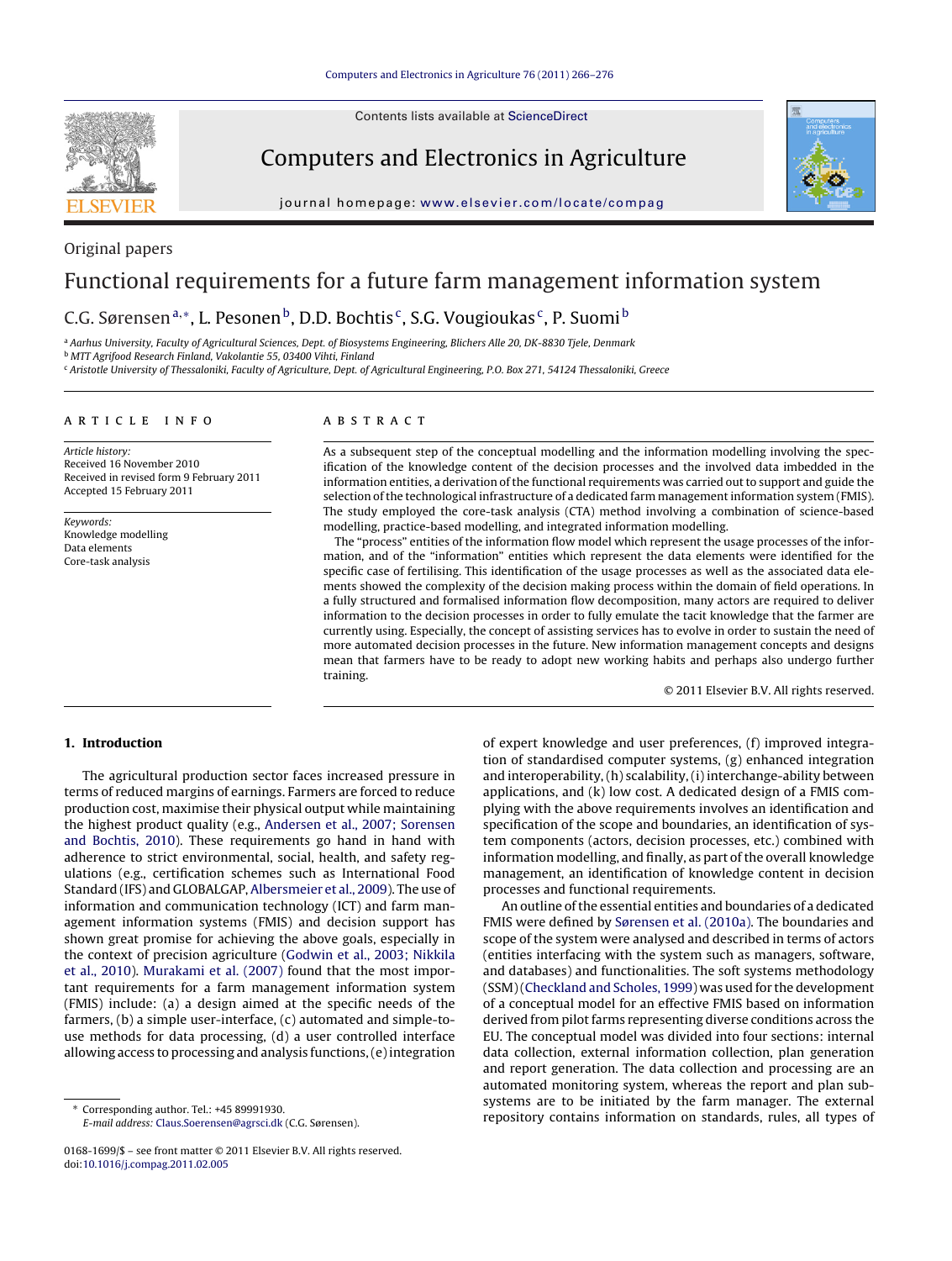C.G. Sørensen et al. / Computers and Electronics in Agriculture *76 (2011) 266–276* 267



**Fig. 1.** Analysis and modelling approach.

guidelines for farm activities etc., made available for the FMIS. This conceptual model is the first step towards the actual design of a novel FMIS.

The second step of the specification of the FMIS concerned the material and information flows ([Sørensen et al., 2010b\).](#page--1-0) More specifically, the information flows and relevant input data were given for the strategic, tactical, and operational planning levels for field operations, together with the execution and evaluation phases. The information flow definitions included the actors and decision processes involved in the overall operation. Additionally, it was specified which information provided by designated partners and actors or produced by the system must be encoded. A user-centric approach to model the information flows for targeted field operations was used. From the six field operations (tillage, seeding, fertilising, spraying, irrigation, harvesting) analysed in the FutureFarm<sup>1</sup> project, the information model for the fertilisation case was selected for analysis. By specifying in detail the information provided and the information required for the information handling processes, the design and specification of the information flows was derived. This involved explicitly specifying tacit knowledge of the farmer as a way to extend the FMIS design into automated decision-making. Core-task analysis and core-task demands were utilised as premises for themodelling of information flow from the farmers' point of view ([Norros, 2004\).](#page--1-0) The information models were centred on the farmer as the principal decision maker and involved external entities as well as mobile unit entities as the main information producers.

The next step following the conceptual modelling and the information modelling involves the specification of the knowledge content of the decision processes and the involved data imbedded in the information entities. This finalizing step in the design process together with the derivation of the functional requirements is the objective of the study presented here, and the results are further intended to support and guide the selection of the technological infrastructure of a generalised FMIS. In this way, the current study covers the third part of the FMIS design phases and is a continuation of previously published studies covering the first phase ([Sørensen](#page--1-0) [et al., 2010a\) a](#page--1-0)nd the second phase ([Sørensen et al., 2010b\) a](#page--1-0)s part of the EU research project FutureFarm.1

#### **2. Methodology**

For the knowledge modelling and data specification, the coretask analysis (CTA) method was used. The CTA has been developed in earlier work by [Norros \(2004\),](#page--1-0) [Nurkka et al. \(2007\)](#page--1-0) and [Pesonen](#page--1-0) [et al. \(2008\)](#page--1-0) employing the ISO 13407 standard [\(ISO 13407,](#page--1-0) [1999,](#page--1-0) Human-centred design processes for interactive systems). The methodology employed in this study utilizes basic principles of the first four out of seven phases of the method, namely science-based modelling, analysis of orientation, practice-based modelling of the core task, and integrated information modelling. The first phase of the modelling relies on expert knowledge of the use of precision agriculture practices within crop production. Scientific and professional literature, expert interviews and workshops with the research group provided the data for the knowledge and data modelling. The second phase, analysis of orientation, was carried out in Finland among 11 interviewed producers to identify those farmers who possess a precision agriculture orientation [\(Nurkka et al.,](#page--1-0) [2007\).](#page--1-0)

In the third phase, practice-based modelling, individual farmer interviews were carried out in a half-day workshop organized at four farms in Finland ([Nurkka et al., 2007\)](#page--1-0) and at five farms in Sweden ([Olsson and Rydberg, 2008\).](#page--1-0) During the workshops, the farmers' practices were simulated by inviting the farmers to identify specific types of decision processes and the data embedded in the information flows connected to the decision processes.

In phase 4 involving integrated information modelling, all the specifications from the preceding modelling were brought together in a detailed structuring and formalisation of the decision processes and the information entities. In Fig. 1, it is shown how this knowledge identification and data specification are an integrated part of the overall analysis and modelling approach as it has been developed in the previous work [\(Sørensen et al., 2010a,b\).](#page--1-0) An extensive description of the CTA methodology is presented in [Norros \(2004\),](#page--1-0) while a detailed description of the implementation of the method for the FMIS modelling is presented in [Sørensen et al. \(2010b\).](#page--1-0)

Here the method is used in connection with the following objectives:

- 1) In [Sørensen et al. \(2010b\), t](#page--1-0)he decision processes involved in the four planning levels (strategic, tactical, operational, and execution/evaluation) of field operations where defined as part of the development of the information flow diagrams. In this study, the CTA methodology is implemented to define the knowledge content and characteristics of the targeted decision processes in terms of the purpose and the corresponding level of automation, namely: manual, semi-automated, and fully automated.
- 2) In [Sørensen et al. \(2010b\), t](#page--1-0)wo types of information entities were defined as part of the development of the information flows, the information used by a decision process and the information produced by a decision process. The first one is the required information for evaluating and selecting decision alternatives, whereas the second one comprises the planning, guidance and control information used for actual implementing the chosen decision alternative. In this study, based on the CTA method-

 $^{\rm 1}$  FutureFarm has defined aims at meeting the challenges of the farm of tomorrow by integrating FMIS to support real-time management decisions and compliance to standards ([http://www.futurefarm.eu\)](http://www.futurefarm.eu/).